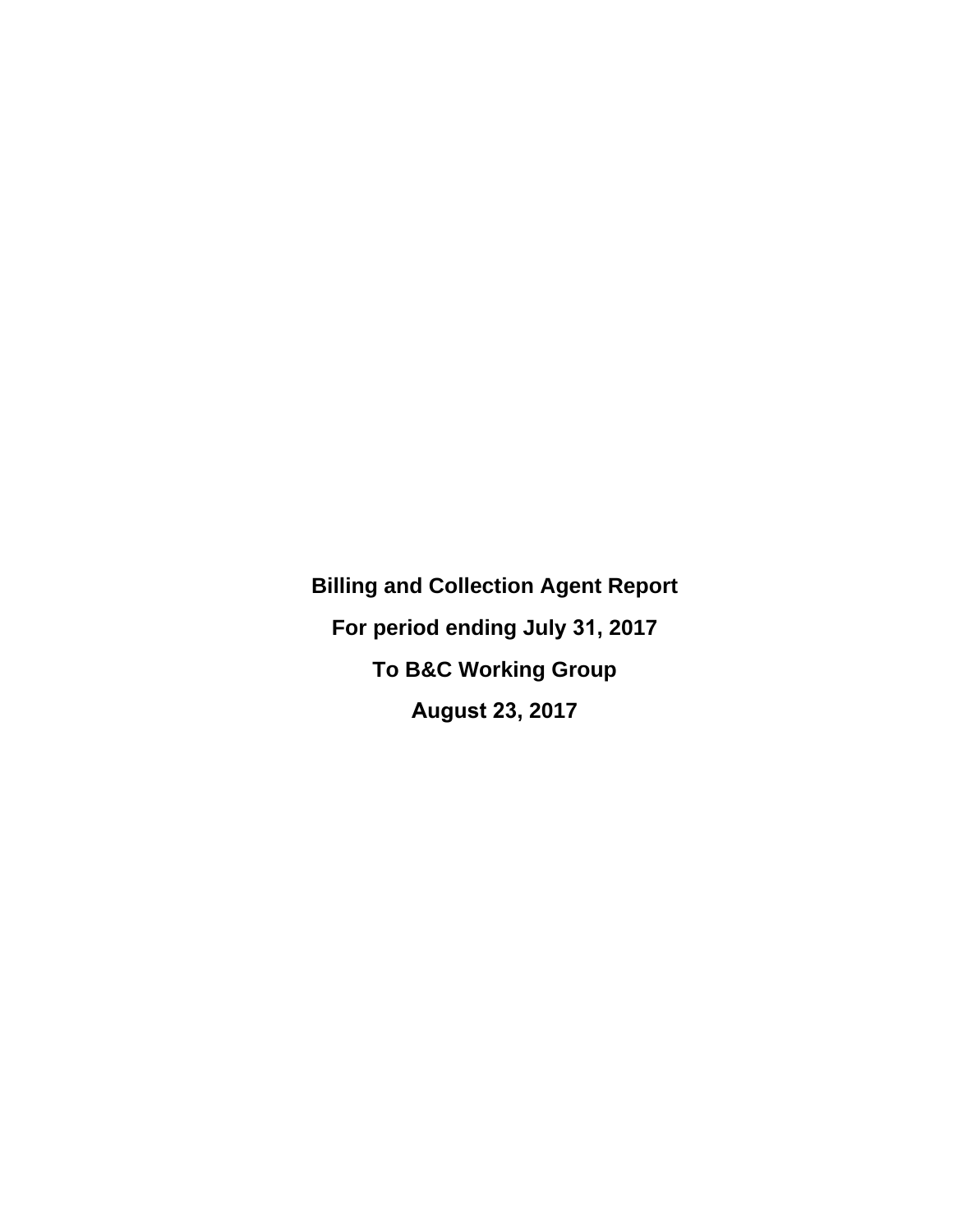# **NANPA FUND STATEMENT OF FINANCIAL POSITION July 31, 2017**

#### **Assets**

| Cash in bank                                     |           | Ś | 1,657,472 |
|--------------------------------------------------|-----------|---|-----------|
| Receivables                                      |           |   |           |
| Receivable from US Carriers                      | 147,755   |   |           |
| Receivable from Canada                           | 9,741     |   |           |
| Receivable from Caribbean countries              | 769       |   |           |
| Receivables forwarded to Treasury for collection | 48,657    |   |           |
| Allowance for uncollectible accounts             | (61, 600) |   | 145,322   |
| <b>Total assets</b>                              |           |   | 1,802,794 |
| Less: Accrued liabilities                        |           |   |           |
| Welch LLP                                        | 28,410    |   |           |
| <b>NEUSTAR Pooling 1K Block</b>                  | 312,807   |   |           |
| <b>NEUSTAR NANP Administration</b>               | 188,465   |   |           |
| Data Collection Agent - USAC                     | 5,754     |   | (535,436) |
| <b>Fund balance</b>                              |           | Ş | 1,267,358 |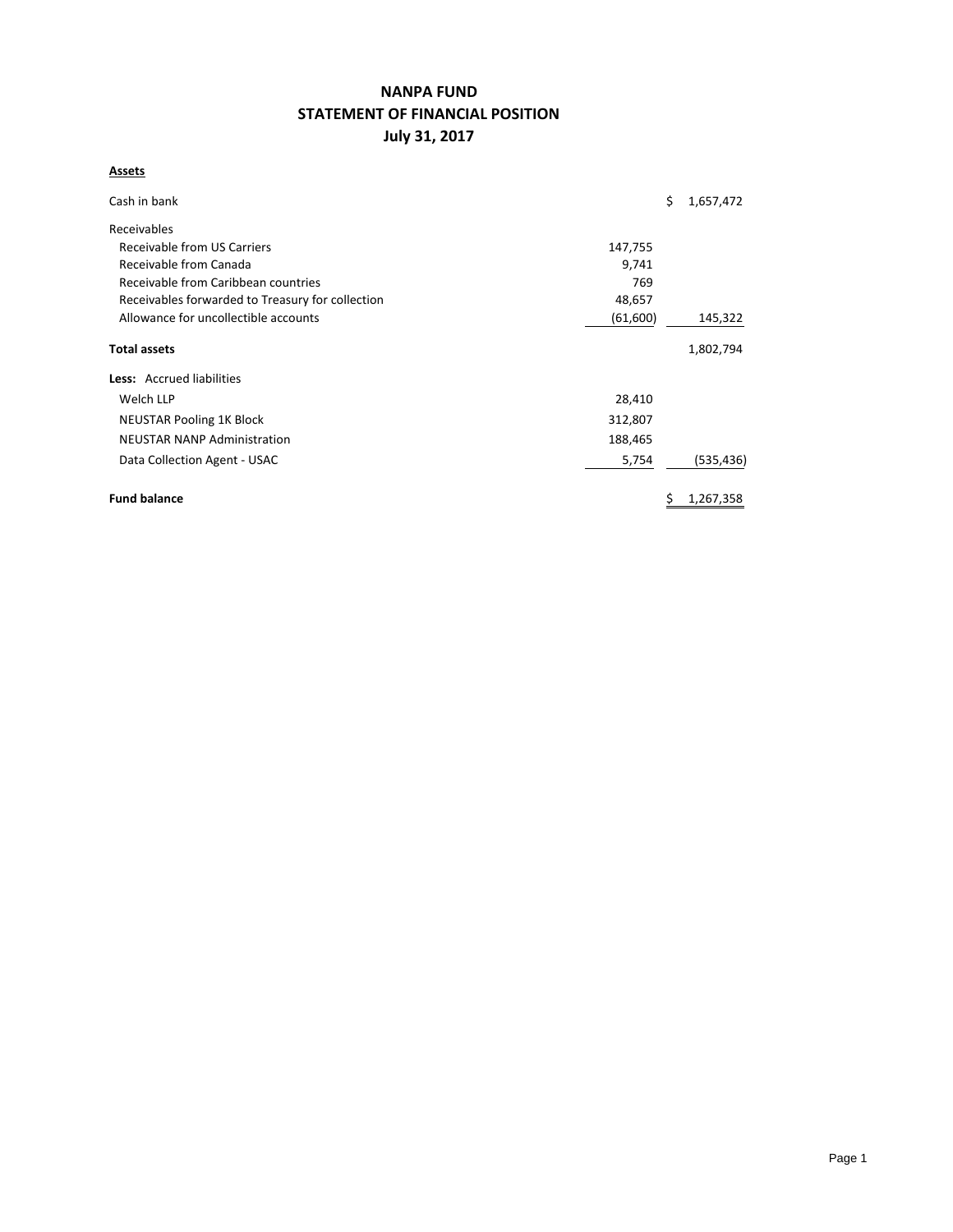#### **NANPA FUND FORECASTED STATEMENT OF CHANGES IN FUND BALANCE OCTOBER 2016 TO SEPTEMBER 2017**

|                                          |            |                  |                         |                         | Actual                   |                          |                          |                          |                          |                          |                          | <b>Budget</b>           |                |                   | <b>Variance between</b> |                        |
|------------------------------------------|------------|------------------|-------------------------|-------------------------|--------------------------|--------------------------|--------------------------|--------------------------|--------------------------|--------------------------|--------------------------|-------------------------|----------------|-------------------|-------------------------|------------------------|
|                                          |            |                  |                         |                         |                          |                          |                          |                          |                          |                          |                          |                         |                |                   |                         | forecasted results and |
|                                          |            | Oct-16           | <b>Nov-16</b>           | <b>Dec-16</b>           | $Jan-17$                 | <b>Feb-17</b>            | <b>Mar-17</b>            | Apr-17                   | May-17                   | <b>Jun-17</b>            | <b>Jul-17</b>            | Aug-17                  | $Sep-17$       | <b>Total</b>      | <b>Budget</b>           | budget at Sept 30/17   |
| Revenue                                  |            |                  |                         |                         |                          |                          |                          |                          |                          |                          |                          |                         |                |                   |                         |                        |
| <b>International Contributions</b>       |            |                  |                         |                         |                          |                          |                          |                          |                          |                          |                          |                         |                |                   |                         |                        |
| Canada<br>Caribbean countries            | (1)<br>(1) | 19,483<br>24,439 | 9,742<br><b>Section</b> | 9,741<br><b>Section</b> | 9,741<br><b>Contract</b> | 9,741<br><b>Contract</b> | 9,741<br><b>Contract</b> | 9,741<br><b>Contract</b> | 9,741<br><b>Contract</b> | 9,741<br><b>Contract</b> | 9,741<br><b>Contract</b> | 9,741<br><b>Section</b> | <b>Section</b> | 116,894<br>24,439 | 116,894<br>24,439       | $\sim$                 |
| <b>Total International Contributions</b> |            | 43,922           | 9,742                   | 9,741                   | 9,741                    | 9,741                    | 9,741                    | 9,741                    | 9,741                    | 9,741                    | 9,741                    | 9,741                   | $\sim$         | 141,333           | 141,333                 | $\sim$                 |
| Domestic Contributions - US carriers     | (1)        | 4,440,157        | 141,285                 | 142,274                 | 144,440                  | 147,472                  | 142,291                  | 136,967                  | 136,918                  | 118,119                  | 143,304                  | 142,291                 | $\sim$         | 5,835,518         | 5,775,123               | 60,395                 |
| Late filing fees for Form 499A           | (2)        | 2,300            | (800.00)                | 800                     | $\sim$                   | 400                      | $\sim$                   | 400                      | (100.00)                 | 900                      | 700                      | $\sim$                  | 80,000         | 84,600            | 80,000                  | 4,600                  |
| Interest income                          | (3)        | 470              | 587                     | 904                     | 388                      | 295                      | 481                      | 342                      | 259                      | 203                      | 386                      | 416                     | 416            | 5,147             | 5,000                   | 147                    |
| <b>Total revenue</b>                     |            | 4,486,849        | 150,814                 | 153,719                 | 154,569                  | 157,908                  | 152,513                  | 147,450                  | 146,818                  | 128,963                  | 154,131                  | 152,448                 | 80,416         | 6,066,598         | 6,001,456               | 65,142                 |
|                                          |            |                  |                         |                         |                          |                          |                          |                          |                          |                          |                          |                         |                |                   |                         |                        |
| <b>Expenses</b><br>NANPA Administration  | (4)        | 241,963          | 209,832                 | 212,034                 | 210,753                  | 209,832                  | 209,832                  | 191,884                  | 187,332                  | 190,353                  | 188,464                  | 195,560                 | 202,122        | 2,449,961         | 2,425,461               | 24,500                 |
| 1K Block Pooling                         | (5)        | 353,567          | 257,865                 | 255,403                 | 255,291                  | 256,157                  | 255,641                  | 266,361                  | 262,488                  | 258,434                  | 258,641                  | 258,989                 | 258,988        | 3,197,825         | 3,107,867               | 89,958                 |
| Pooling Change Order 3 B                 |            |                  |                         |                         |                          |                          |                          |                          |                          |                          |                          |                         |                |                   |                         |                        |
| - CLIN 15                                | (5)(a)     | $\sim$           |                         |                         |                          |                          |                          | 54,167                   | 54,167                   | 54,167                   | 54,167                   | 54,167                  | 54,167         | 325,000           |                         | 325,000                |
| CLIN 16                                  | (5)(b)     | $\sim$           |                         |                         |                          |                          |                          | $\sim$                   | $\sim$                   | $\sim$                   | $\sim$ $-$               | 7,268                   | 7,268          | 14,535            |                         | 14,535                 |
| <b>Billing and Collection</b>            |            |                  |                         |                         |                          |                          |                          |                          |                          |                          |                          |                         |                |                   |                         |                        |
| Welch LLP                                | (6)        | 28,336           | 28,336                  | 28,336                  | 28,336                   | 28,336                   | 28,336                   | 28,336                   | 28,336                   | 34,405                   | 28,484                   | 31,169                  | 31,169         | 351,915           | 374,028                 | (22, 113)              |
| Data Collection Agent                    | (7)        | 5,806            | 5,328                   | 7,508                   | 8,162                    | 5,930                    | 5,497                    | 6,398                    | 6,381                    | 6,297                    | 6,355                    | 5,754                   | 5,754          | 75,170            | 69,950                  | 5,220                  |
| <b>Annual Operations Audit</b>           | (8)        | $\sim$           | $\sim$                  | $\sim$                  | 46,000                   | <b>Service</b>           | $\sim$                   | $\sim$                   | $\sim$                   | $\sim$                   | $\sim$                   |                         |                | 46,000            | 47,000                  | (1,000)                |
| <b>Bank Charges</b>                      | (9)        | 4,132            | 6,031                   | 5,171                   | 3,185                    | 3,111                    | 2,480                    | 2,429                    | 2,122                    | 2,102                    | 2,072                    | 3,083                   | 3,083          | 39,001            | 37,000                  | 2,001                  |
| Carrier Audits                           | (10)       | $\sim 10^{-1}$   | $\sim$ $-$              | $\sim$                  | $\sim$                   | $\sim 10^{-1}$           | $\sim$                   | $\sim$                   | $\sim$                   | $\sim$                   | $\sim$                   | <b>Section</b>          |                | $\sim$            | 300,000                 | (300,000)              |
| Bad debt expense                         | (11)       | 5,648)           | 3,287                   | 29,958                  | 8,096                    | 3,810)                   | 6,600                    | 739 (                    | 1,291)                   | 1,240                    | 431)                     | 3,333                   | 3,333          | 25,632            | 40,000                  | (14, 368)              |
| <b>Total expenses</b>                    |            | 628,156          | 504,105                 | 538,410                 | 559,823                  | 499,556                  | 495,186                  | 550,314                  | 539,535                  | 546,998                  | 537,752                  | 559,322                 | 565,883        | 6,525,039         | 6,401,306               | 123,733                |
| Net revenue (expenses)                   |            | 3,858,693        | 353,291)                | 384,691)                | 405,254) (               | 341,648)                 | 342,673)                 | 402,864) (               | 392,717) (               | 418,035)                 | 383,621)                 | 406,874) (              | 485,467)       | 458,441) (        | 399,850)                | (58, 591)              |
| <b>Opening fund balance</b>              |            | 833,458          | 4,692,151               | 4,338,860               | 3,954,169                | 3,548,915                | 3,207,267                | 2,864,594                | 2,461,730                | 2,069,014                | 1,650,979                | 1,267,358               | 860,484        | 833,458           | 899,850                 | (66, 392)              |
| <b>Closing fund balance</b>              |            | 4,692,151        | 4,338,860               | 3,954,169               | 3,548,915                | 3,207,267                | 2,864,594                | 2,461,730                | 2,069,014                | 1,650,979                | 1,267,358                | 860,484                 | 375,017        | 375,017           | 500,000                 | (124, 983)             |
| Fund balance makeup:                     |            |                  |                         |                         |                          |                          |                          |                          |                          |                          |                          |                         |                |                   |                         |                        |
| Contingency                              |            | 500,000          | 500,000                 | 500,000                 | 500,000                  | 500,000                  | 500,000                  | 500,000                  | 500,000                  | 500,000                  | 500,000                  | 500,000                 | 500,000        | 500,000           | 500,000                 |                        |
| Surplus                                  |            | 4,192,151        | 3.838.860               | 3.454.169               | 3,048,915                | 2.707.267                | 2.364.594                | 1.961.730                | 1.569.014                | 1,150,979                | 767.358                  | 360.484                 | 124,983        | 124,983)          |                         |                        |

4,692,151 4,338,860 3,954,169 3,548,915 3,207,267 2,864,594 2,461,730 2,069,014 1,650,979 1,267,358 860,484 375,017 375,017 500,000

**(1)** The US carrier contributions for the period from October 2016 to September 2017 and the International contributions are based upon actual billings.

(2) These fees represent the \$100 late filing fee charged to those companies that do not file the Form 499A by the due date.

**(3)** Interest income projections are estimates

(4) The cost of NANP administration is based on the contract in force until June 2017. Estimates are used for July to September 2017. \$130,000 is also added for potential change orders anticipated to be issued by Sep 2017.

(5) The cost for 1K Block Pooling Administration is based on the contract in force until July 14, 2017. Estimates based on the existing contract amounts are used for July 15, 2017 to September 30, 2017.

(5)(a) CLIN 15 is for the period March 22 to November 22, 2017 a cost of \$748,500. \$325,000 will be billed evenly between April and September 2017 with the remaining balance to be billed in the 2017/18 period.

(5)(b) CLIN 16 is for the period July 31 to Noveember 24, 2017 and is not to exceed \$29,070. Budgeted for evenly over the months of August to November 2017

**(7)** The expense for the Data Collection Agent is based on estimate of costs by USAC. (6) The cost of B&C Agent is based on the current interim contract with Welch LLP in force until April 30, 2017 plus 10% as recommended by the FCC. The June fee includes \$5,995 for accounting software upgrades.

**(8)** The expense for the annual operations audit performed by Ernst & Young LLP is based on the quote given.

**(9)** Bank fees are an expense to the Fund.

**(10)** The budget allowed \$300,000 for carrier audits.

**(11)** The allowance covers all accounts considered potentially uncollectible at July 31, 2017.

#### **Assumptions: Reconciliation of forecast at September 30, 2017 to budget**

| Budgeted fund balance at September 30, 2017 - contingency                                                | 500,000   |
|----------------------------------------------------------------------------------------------------------|-----------|
| Decrease in fund balance between budget period                                                           | (66, 392) |
| Additional billings over estimate from budget                                                            | 60.395    |
| Late filing fees (reversal) for Form 499A                                                                | 4.600     |
| Underestimate of interest earned to date compared to budget                                              | 147       |
| Pooling change order CLIN 15 -difference between budget and actual                                       | (325,000) |
| Pooling change order CLIN 16 -difference between budget and actual                                       | (14, 535) |
| NANP Admin - difference between budget and actual contract awarded due to variable<br>travel costs       | 11,947    |
| NANP Admin - change orders issued                                                                        | (36, 447) |
| Decrease in B&C Agent costs - aniticipated 10% increase not in effect as contract not yet                |           |
| renewed less software upgrade costs                                                                      | 22,113    |
| Data Collection fees - Adjustment to actual from budget                                                  | (5, 220)  |
| Bad debts - Adjustment to actual from budget                                                             | 14,368    |
| IK Block Pooling - difference between budget and actual contract awarded due to variable<br>travel costs | 5,242     |
| Pooling change orders                                                                                    | (95, 200) |
| Carrier audits that will not be performed                                                                | 300,000   |
| Operations Audit - Adjustment to actual from budget                                                      | 1.000     |
| Bank fees - Adjustment to actual from budget                                                             | (2,001)   |
| Forecasted fund balance at September 30, 2017                                                            | 375.017   |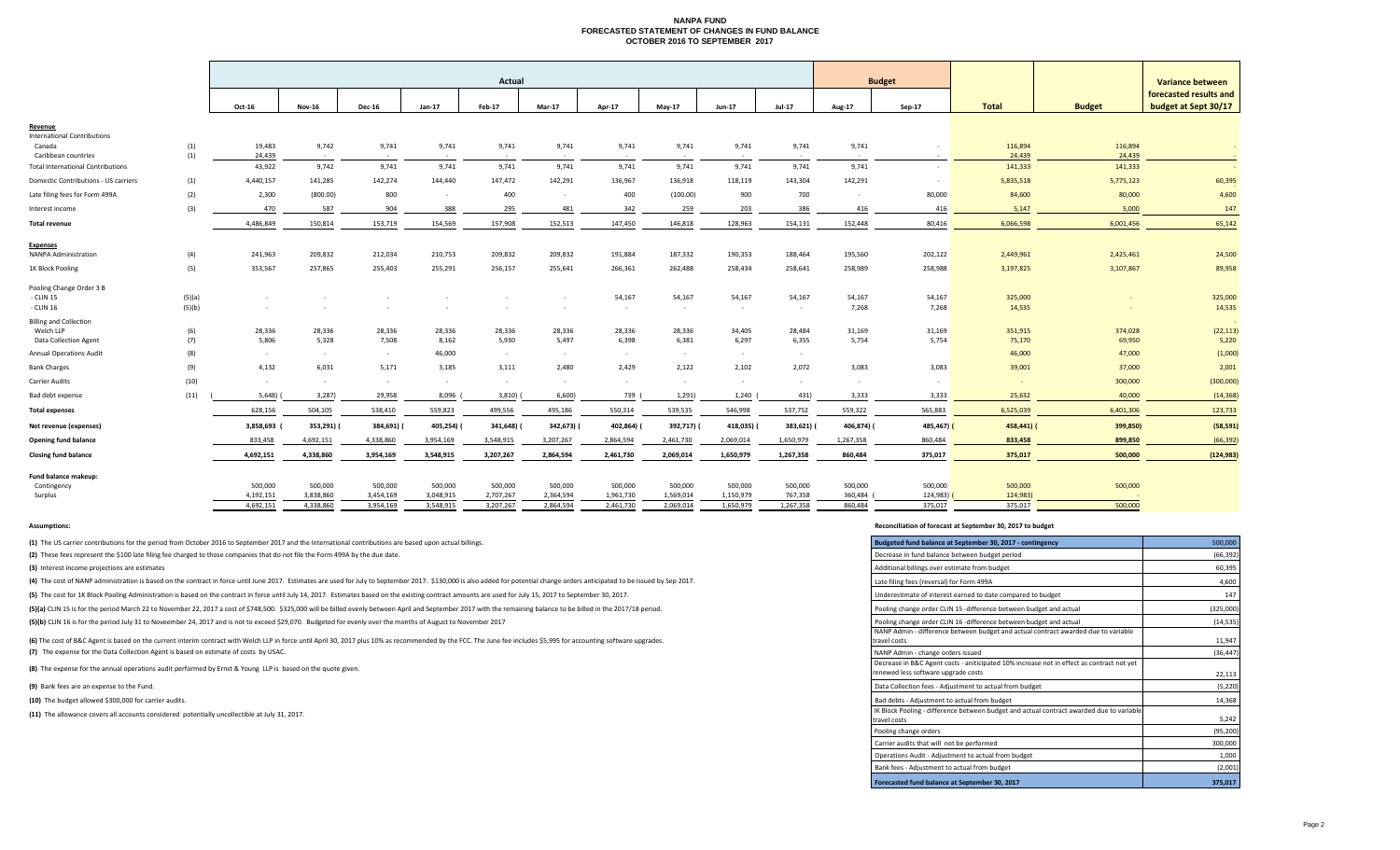#### **NANPA FUNDFORECASTED STATEMENT OF CHANGES IN FUND BALANCE OCTOBER 2017 TO SEPTEMBER 2018**

| <b>Projection based on budget</b><br>Oct-17<br><b>Nov-17</b><br><b>Dec-17</b><br>Jan-18<br><b>Feb-18</b><br>Mar-18<br>Apr-18<br>$May-18$<br><b>Jun-18</b><br><b>Jul-18</b><br><b>Aug-18</b><br><b>Projected Revenue</b><br><b>International Contributions</b><br>(1)<br>9,716<br>9,716<br>9,717<br>9,716<br>9,716<br>9,716<br>9,716<br>9,716<br>9,716<br>9,717<br>Canada<br>(1)<br>24,429<br>Caribbean countries<br>$\sim$<br>$\sim$<br>$\sim$<br>$\sim$<br>$\sim$<br>$\overline{\phantom{a}}$<br>$\sim$<br>$\sim$<br>$\sim$<br><b>Total International Contributions</b><br>34,145<br>9,716<br>9,716<br>9,716<br>9,716<br>9,716<br>9,716<br>9,717<br>9,717<br>9,716<br>(1)<br>Domestic Contributions - US carriers<br>5,303,283<br>200,290<br>200,290<br>200,290<br>200,290<br>200,290<br>200,290<br>200,290<br>200,290<br>200,290<br>200,290 | Sep-18<br>9,717<br>9,717<br>$\sim$<br>$\overline{\phantom{a}}$<br>9,717<br>9,717<br>200,290 |
|-----------------------------------------------------------------------------------------------------------------------------------------------------------------------------------------------------------------------------------------------------------------------------------------------------------------------------------------------------------------------------------------------------------------------------------------------------------------------------------------------------------------------------------------------------------------------------------------------------------------------------------------------------------------------------------------------------------------------------------------------------------------------------------------------------------------------------------------------|---------------------------------------------------------------------------------------------|
|                                                                                                                                                                                                                                                                                                                                                                                                                                                                                                                                                                                                                                                                                                                                                                                                                                               |                                                                                             |
|                                                                                                                                                                                                                                                                                                                                                                                                                                                                                                                                                                                                                                                                                                                                                                                                                                               |                                                                                             |
|                                                                                                                                                                                                                                                                                                                                                                                                                                                                                                                                                                                                                                                                                                                                                                                                                                               |                                                                                             |
|                                                                                                                                                                                                                                                                                                                                                                                                                                                                                                                                                                                                                                                                                                                                                                                                                                               |                                                                                             |
|                                                                                                                                                                                                                                                                                                                                                                                                                                                                                                                                                                                                                                                                                                                                                                                                                                               |                                                                                             |
|                                                                                                                                                                                                                                                                                                                                                                                                                                                                                                                                                                                                                                                                                                                                                                                                                                               |                                                                                             |
| (2)<br>Late filing fees for Form 499A<br>$\overline{\phantom{a}}$<br>$\epsilon$<br>$\sim$<br>$\overline{\phantom{a}}$<br>$\sim$<br>$\sim$<br>$\sim$<br>$\sim$<br>$\sim$<br>$\sim$<br>$\sim$                                                                                                                                                                                                                                                                                                                                                                                                                                                                                                                                                                                                                                                   | 65,000                                                                                      |
| (3)<br>417<br>417<br>417<br>Interest income<br>417<br>417<br>417<br>417<br>417<br>416<br>416                                                                                                                                                                                                                                                                                                                                                                                                                                                                                                                                                                                                                                                                                                                                                  | 416<br>416                                                                                  |
| Total projected revenue<br>210,423<br>210,423<br>210,423<br>210,423<br>210,423<br>210,423<br>210,423<br>210,423<br>210,423<br>210,423<br>5,337,845                                                                                                                                                                                                                                                                                                                                                                                                                                                                                                                                                                                                                                                                                            | 275,423                                                                                     |
| <b>Projected Expenses</b><br><b>NANPA Administration</b><br>(4)<br>201,734<br>201,734<br>201,734<br>201,734<br>201,734<br>201,734<br>201,734<br>201,735<br>201,735<br>201,735<br>201,735                                                                                                                                                                                                                                                                                                                                                                                                                                                                                                                                                                                                                                                      | 201,735                                                                                     |
| 266,623<br>(5)<br>266,623<br>266,623<br>266,623<br>266,623<br>266,623<br>266,623<br>266,623<br>266,623<br>266,623<br>266,623<br>1K Block Pooling                                                                                                                                                                                                                                                                                                                                                                                                                                                                                                                                                                                                                                                                                              | 266,622                                                                                     |
| Pooling Change Oder 3B<br>- CLIN 15<br>(5)(a)<br>211,750<br>211,750<br>$\overline{\phantom{a}}$<br>٠<br>$\sim$<br>. .                                                                                                                                                                                                                                                                                                                                                                                                                                                                                                                                                                                                                                                                                                                         |                                                                                             |
| - CLIN 16<br>(5)(b)<br>7,268<br>7,267<br>$\sim$<br>$\overline{\phantom{a}}$<br>$\epsilon$<br>$\sim$<br>$\sim$<br>$\sim$<br>$\sim$                                                                                                                                                                                                                                                                                                                                                                                                                                                                                                                                                                                                                                                                                                             | $\overline{\phantom{a}}$                                                                    |
| - CLIN 17<br>(5)(c)<br>43,333<br>43,333<br>43,333<br>43,333<br>43,333<br>43,333<br>43,333<br>$\sim$<br>$\sim$                                                                                                                                                                                                                                                                                                                                                                                                                                                                                                                                                                                                                                                                                                                                 | $\overline{\phantom{a}}$                                                                    |
| <b>Billing and Collection</b><br>(6)<br>Welch LLP<br>28,410<br>28,410<br>28,410<br>28,410<br>28,410<br>28,410<br>28,410<br>28,410<br>28,410<br>28,410<br>28,410<br>(7)<br>6,237<br>6,237<br>6,237<br>6,237<br>6,237<br>6,237<br>6,237<br>6,237<br>6,237<br>Data Collection Agent - USAC<br>6,237                                                                                                                                                                                                                                                                                                                                                                                                                                                                                                                                              | 28,410<br>6,237<br>6,237                                                                    |
| (8)<br>$\mathbf 0$<br><b>Annual Operations Audit</b><br>$\sim$<br>$\sim$<br>$\sim$<br>$\sim$<br>$\sim$<br>$\sim$<br>$\sim$<br>$\sim$<br>$\sim$                                                                                                                                                                                                                                                                                                                                                                                                                                                                                                                                                                                                                                                                                                | 47,000<br>$\sim$                                                                            |
| (9)<br>3,167<br>3,167<br><b>Bank Charges</b><br>3,167<br>3,167<br>3,167<br>3,167<br>3,167<br>3,167<br>3,166<br>3,166                                                                                                                                                                                                                                                                                                                                                                                                                                                                                                                                                                                                                                                                                                                          | 3,166<br>3,166                                                                              |
| (10)<br>200,000<br>Carrier Audits<br>$\overline{\phantom{a}}$<br>$\sim$<br>$\sim$<br>$\sim$<br>$\epsilon$<br>×.<br>$\sim$<br>$\sim$<br>$\overline{\phantom{a}}$<br>$\sim$                                                                                                                                                                                                                                                                                                                                                                                                                                                                                                                                                                                                                                                                     |                                                                                             |
| 3,334<br>3,333<br>Bad debt expense (recovery)<br>(11)<br>3,334<br>3,334<br>3,334<br>3,333<br>3,333<br>3,333<br>3,333<br>3,333                                                                                                                                                                                                                                                                                                                                                                                                                                                                                                                                                                                                                                                                                                                 | 3,333<br>3,333                                                                              |
| 728,523<br>552,838<br>509,504<br>509,504<br><b>Total projected expenses</b><br>728,522<br>552,838<br>752,837<br>552,837<br>552,837<br>552,838<br>552,837                                                                                                                                                                                                                                                                                                                                                                                                                                                                                                                                                                                                                                                                                      | 556,503                                                                                     |
| 4,609,322<br><b>Projected Net revenue (expenses)</b><br>518,099)<br>342,415)<br>342,415) (<br>542,414)<br>342,414) (<br>342,414) (<br>342,415)<br>342,414) (<br>299,081) (                                                                                                                                                                                                                                                                                                                                                                                                                                                                                                                                                                                                                                                                    | 281,080<br>299,081) (                                                                       |
| Projected Opening fund balance<br>4,984,339<br>3,238,996<br>1,869,339<br>375,017<br>4,466,240<br>4,123,825<br>3,781,410<br>2,896,582<br>2,554,168<br>2,211,753<br>1,570,258                                                                                                                                                                                                                                                                                                                                                                                                                                                                                                                                                                                                                                                                   | 1,271,177                                                                                   |
| <b>Projected Closing fund balance</b><br>4,984,339<br>4,123,825<br>3,238,996<br>2,896,582<br>2,554,168<br>2,211,753<br>1,869,339<br>1,570,258<br>1,271,177<br>4,466,240<br>3,781,410                                                                                                                                                                                                                                                                                                                                                                                                                                                                                                                                                                                                                                                          | 990,097                                                                                     |
| Projected Fund balance makeup:<br>1,000,000<br>1,000,000<br>1,000,000<br>1,000,000<br>1,000,000<br>1,000,000<br>1,000,000<br>1,000,000<br>1,000,000<br>1,000,000<br>Contingency<br>1,000,000                                                                                                                                                                                                                                                                                                                                                                                                                                                                                                                                                                                                                                                  | 990,097                                                                                     |
| 2,238,996<br>1,896,582<br>869,339<br>570,258<br>Surplus<br>3,984,339<br>3,466,240<br>3,123,825<br>2,781,410<br>1,554,168<br>1,211,753.00<br>271,177                                                                                                                                                                                                                                                                                                                                                                                                                                                                                                                                                                                                                                                                                           |                                                                                             |
| 4,984,339<br>4,123,825<br>3,238,996<br>2,896,582<br>2,554,168<br>2,211,753<br>1,570,258<br>1,271,177<br>4,466,240<br>3,781,410<br>1,869,339                                                                                                                                                                                                                                                                                                                                                                                                                                                                                                                                                                                                                                                                                                   | 990,097                                                                                     |

#### **Assumptions:**

**(1)** The contribution for October 2017 ‐ September 2018 is based on preliminary Form 499A figures provided by USAC in May 2017.

**(2)** These estimated fees represent the \$100 late filing fee charged to those companies that do not file the Form 499A by the due date.

**(3)** Interest income projections are estimates

(4) The NANPA Administration contract expires July 8, 2017. The cost for NANPA administration is an estimate based on the last option year plus a 3% increase. The percentage represents the average yearly increase over the

**(5)** The 1K Block Pooling Administration contract expires July 14, 2017. The cost for Pooling Administration is provided for based on the amount provided in the final option year of the contract

**(5)(a)** CLIN15 is for \$748,500 for the period 3/22/17 to 11/24/17. \$325,000 is being billed before September 2017, the remaining is being billed in October and November 201

**(5)(b)** CLIN 16 is \$29,070 maximum, being billed from 7/31/17 to 11/24/17 (4 months

**(5)(c)** CLIN <sup>17</sup> is \$43,333/month for 11/24/17 to 6/30/18 (7 months

**(6)** The cost of B&C Agent is based on the expected contract cost of \$28,410 per month

**(7)** The expense for the Data Collection Agent is based on estimate of costs by USAC.

**(8)** The cost of the annual operations audit is based on the cost of the prior year's history of billing from Ernst & Young LLP.

**(9)** Bank fees are an expense to the Fund and are estimated based on prior years' history.

**(10)** The budget allowed \$200,000 for carrier audits.

**(11)** The allowance covers all accounts considered potentially uncollectible.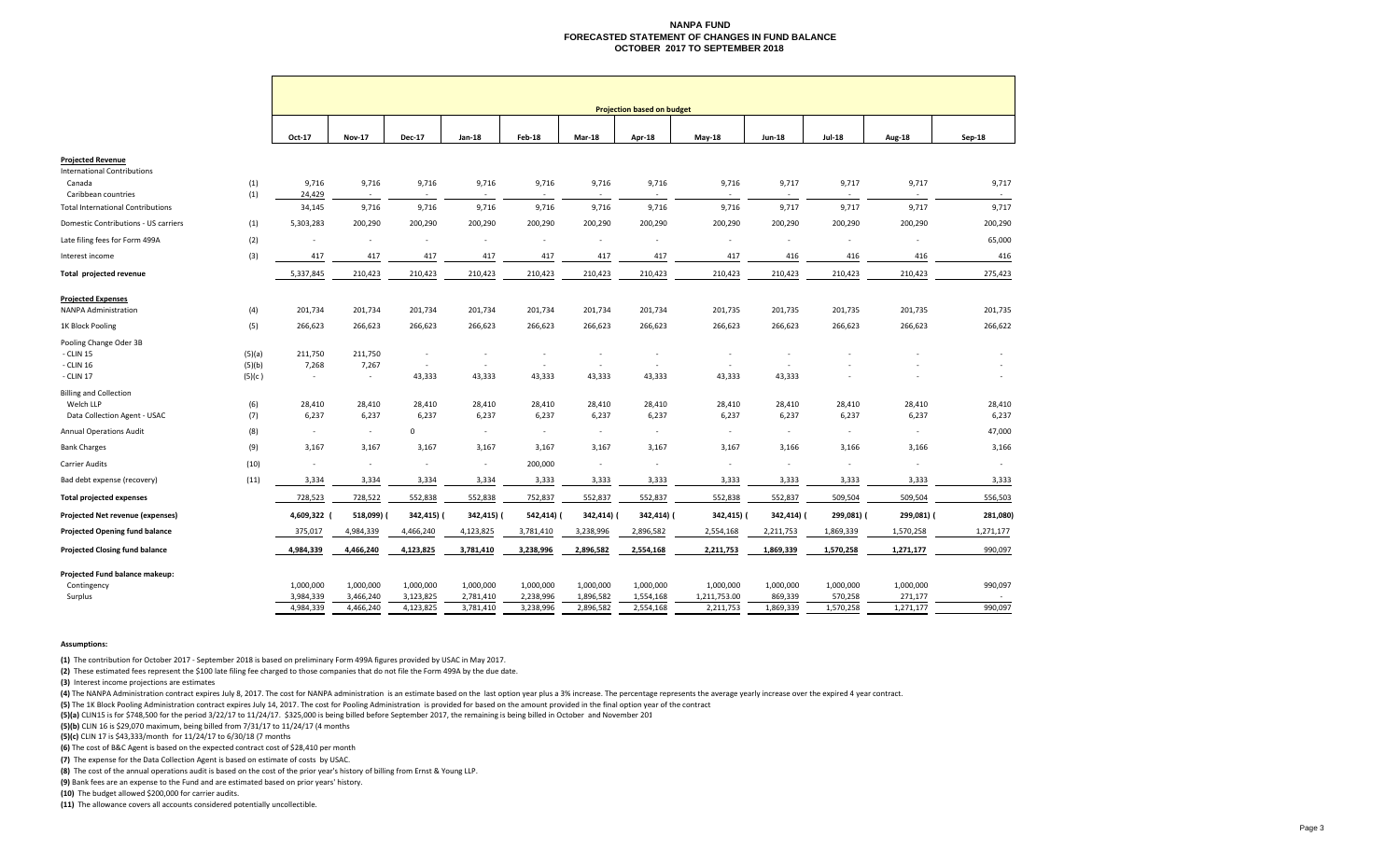#### **CURRENT AND FORECASTED LIABILITIES**

|                                                                                |               |               | Current  |         |         |         |               |         |         |  |
|--------------------------------------------------------------------------------|---------------|---------------|----------|---------|---------|---------|---------------|---------|---------|--|
|                                                                                |               |               | $Jul-17$ | Aug-17  | Sep-17  | Oct-17  | <b>Nov-17</b> | Dec-17  | Jan-18  |  |
| <b>NEUSTAR - NANPA Administration</b>                                          |               |               | 188,465  | 195,560 | 202,122 | 201,734 | 201,734       | 201,734 | 201,734 |  |
| - Payment authorized by the FCC in July                                        |               |               |          |         |         |         |               |         |         |  |
| June 2017                                                                      | \$<br>190,353 |               |          |         |         |         |               |         |         |  |
| - Authorization by the FCC has not been received for payment                   |               |               |          |         |         |         |               |         |         |  |
| <b>July 2017</b>                                                               |               | 188,465<br>\$ |          |         |         |         |               |         |         |  |
| NEUSTAR -1K Block Pooling & Change Order 3B                                    |               |               | 312,807  | 320,423 | 320,422 | 485,641 | 485,640       | 309,956 | 309,956 |  |
| - Payment authorized by the FCC in July                                        |               |               |          |         |         |         |               |         |         |  |
| June 2017                                                                      | \$<br>312,601 |               |          |         |         |         |               |         |         |  |
| - Authorization by the FCC has not been received for payment                   |               |               |          |         |         |         |               |         |         |  |
| <b>July 2017</b>                                                               |               | 312,807<br>\$ |          |         |         |         |               |         |         |  |
| Welch LLP - Billing & Collection Agent                                         |               |               | 28,410   | 31,169  | 31,169  | 28,410  | 28,410        | 28,410  | 28,410  |  |
| - Payment authorized by the FCC in July                                        |               |               |          |         |         |         |               |         |         |  |
| June 2017                                                                      | \$<br>28,484  |               |          |         |         |         |               |         |         |  |
| - Authorization by the FCC has not been received for payment                   |               |               |          |         |         |         |               |         |         |  |
| <b>July 2017</b>                                                               |               | \$<br>28,410  |          |         |         |         |               |         |         |  |
| <b>USAC - Data Collection Agent</b><br>- Payment authorized by the FCC in July |               |               | 5,754    | 5,754   | 5,754   | 6,237   | 6,237         | 6,237   | 6,237   |  |
| June 2017                                                                      | 6,355         |               |          |         |         |         |               |         |         |  |
| - Authorization by the FCC has not been received for payment                   |               |               |          |         |         |         |               |         |         |  |
| <b>July 2017</b>                                                               |               | \$<br>5,754   |          |         |         |         |               |         |         |  |
| <b>Carrier audits</b>                                                          |               |               |          |         |         |         |               |         |         |  |
| Ernst & Young LLP- Annual operations audit                                     |               |               |          |         |         |         |               |         |         |  |
| <b>Bank Fees</b>                                                               |               |               |          | 3,083   | 3,083   | 3,167   | 3,167         | 3,167   | 3,167   |  |
|                                                                                |               |               |          |         |         |         |               |         |         |  |
| Total                                                                          |               |               | 535,436  | 555,989 | 562,550 | 725,189 | 725,188       | 549,504 | 549,504 |  |